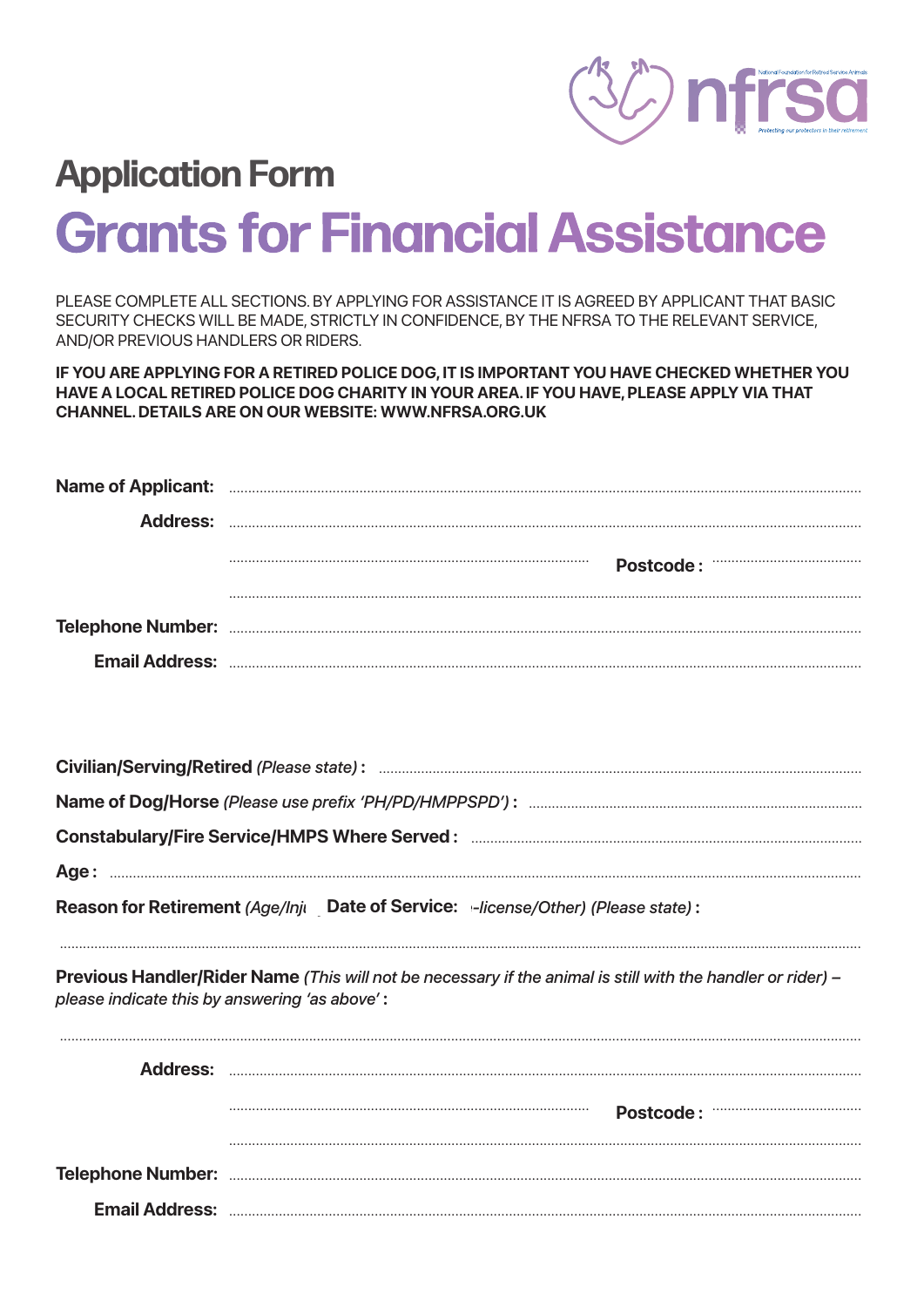### **Grants for Financial Assistance Application Form**

**Grant Funding is Required For** *(Please circle those applicable)* **:**



| <u>Ultarity is Neguli editor (Ficase Circle tribse applicable).</u> |                                                                                                                                                                                                                                |  |  |
|---------------------------------------------------------------------|--------------------------------------------------------------------------------------------------------------------------------------------------------------------------------------------------------------------------------|--|--|
| be covered by The NFRSA.)                                           | <b>ONGOING MEDICATION i.e. Tablets and Injections</b><br>(Please note - yearly boosters, flea or tick treatments, and annual vaccines will not                                                                                 |  |  |
| <b>HYDROTHERAPY</b>                                                 |                                                                                                                                                                                                                                |  |  |
| <b>OUT OF HOURS EMERGENCY VET COVER</b>                             |                                                                                                                                                                                                                                |  |  |
|                                                                     |                                                                                                                                                                                                                                |  |  |
| <b>EUTHANASIA</b>                                                   |                                                                                                                                                                                                                                |  |  |
| <b>CREMATION</b> (Only by prior arrangement with The NFRSA)         |                                                                                                                                                                                                                                |  |  |
|                                                                     | OTHER (Please state) Entertainment and the contract of the state of the contract of the contract of the contract of the contract of the contract of the contract of the contract of the contract of the contract of the contra |  |  |
|                                                                     |                                                                                                                                                                                                                                |  |  |
|                                                                     |                                                                                                                                                                                                                                |  |  |

**Please Indicate the Total Cost of Grant Required** *(Please note that we cannot guarantee that the grant will be made in full, or part thereof. It is strictly subject to funds being available)* **:** 

 **£** .................................................................................................

Paid invoices and receipts MUST be attached to this application. Failure to provide this information will result in the refusal of any grant. It is agreed and acknowledged that confirmation of the invoice amounts may be checked with the relevant veterinary practice.

................................................................................................................................................................................................................................

................................................................................................................................................................................................................................

#### **Has there been any other grant application made for this treatment? YES / NO**

If the answer to the previous question is 'Yes', please give the details:

#### **Thank you for your application, we understand that this is a distressing time for you.**

Apart from relevant identification checks, it is agreed The NFRSA will treat your application in strictest confidence if you wish it to be so. You will be notified by email or telephone within 28 days of your application being received, unless it is a medical emergency. It is acknowledged that The NFRSA's decision is final.

Please return your application, with the signed declaration and relevant copies of invoices to:

The NFRSA Administration Office Cirencester Park **Cirencester** Glos. GL7 2BT info@nfrsa.org.uk